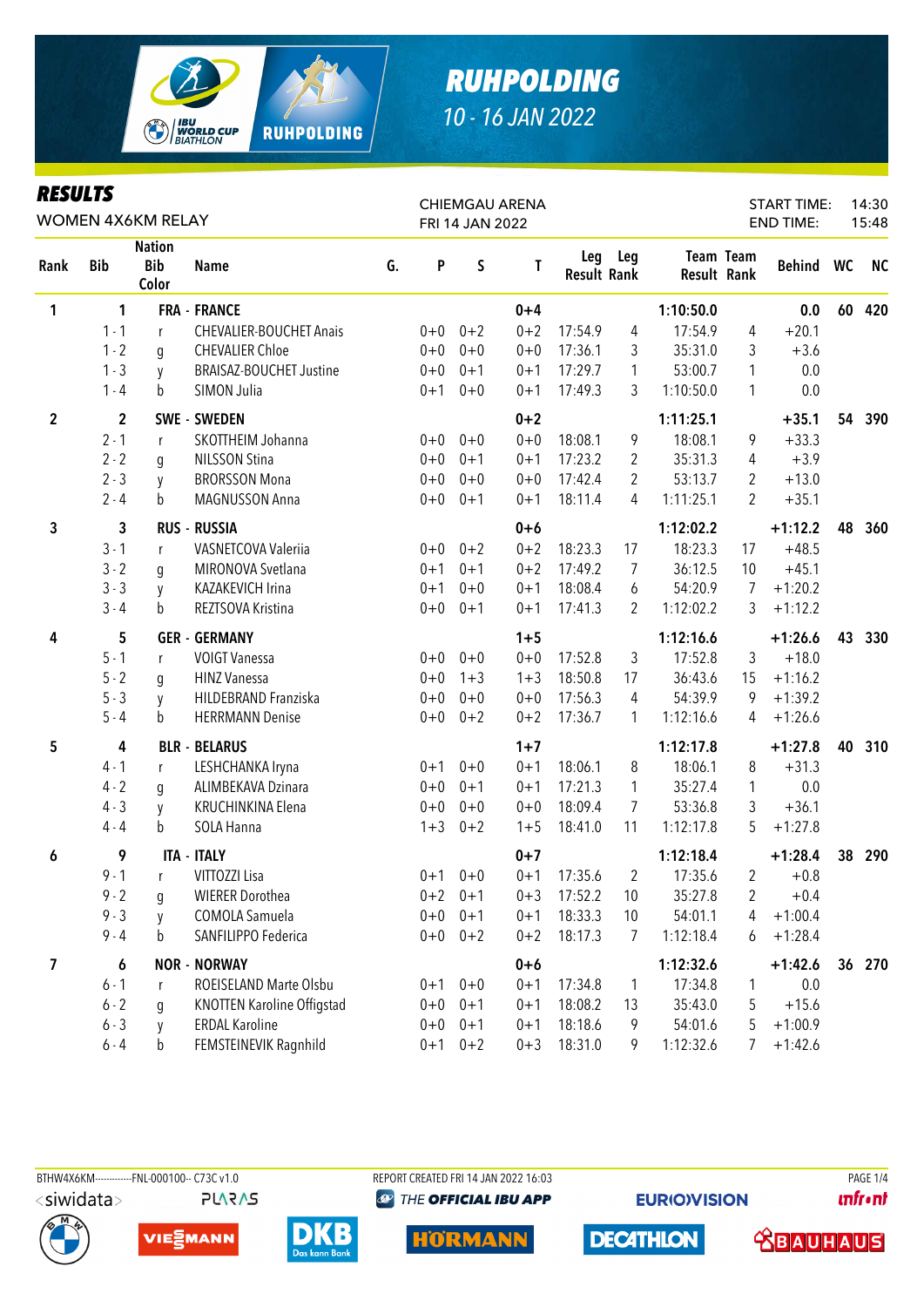

| KEYULIY |            | WOMEN 4X6KM RELAY                    |                            |    |         | FRI 14 JAN 2022 | <b>CHIEMGAU ARENA</b> |                           |     |                    |                | <b>START TIME:</b><br><b>END TIME:</b> |                 | 14:30<br>15:48 |
|---------|------------|--------------------------------------|----------------------------|----|---------|-----------------|-----------------------|---------------------------|-----|--------------------|----------------|----------------------------------------|-----------------|----------------|
| Rank    | <b>Bib</b> | <b>Nation</b><br><b>Bib</b><br>Color | <b>Name</b>                | G. | P       | S               | T                     | Leg<br><b>Result Rank</b> | Leg | <b>Result Rank</b> | Team Team      | Behind WC                              |                 | <b>NC</b>      |
| 8       | 11         |                                      | <b>EST - ESTONIA</b>       |    |         |                 | $0 + 6$               |                           |     | 1:13:20.6          |                | $+2:30.6$                              | 34              | 250            |
|         | $11 - 1$   | r                                    | OJA Regina                 |    | $0 + 1$ | $0 + 0$         | $0 + 1$               | 18:00.3                   | 6   | 18:00.3            | 6              | $+25.5$                                |                 |                |
|         | $11 - 2$   | g                                    | <b>TOMINGAS Tuuli</b>      |    | $0 + 0$ | $0 + 2$         | $0 + 2$               | 17:53.3                   | 11  | 35:53.6            | $\overline{7}$ | $+26.2$                                |                 |                |
|         | $11 - 3$   | y                                    | <b>KUELM Susan</b>         |    | $0 + 0$ | $0 + 2$         | $0 + 2$               | 18:38.0                   | 11  | 54:31.6            | 8              | $+1:30.9$                              |                 |                |
|         | $11 - 4$   | b                                    | TALIHAERM Johanna          |    | $0 + 1$ | $0+0$           | $0 + 1$               | 18:49.0                   | 12  | 1:13:20.6          | 8              | $+2:30.6$                              |                 |                |
| 9       | 7          |                                      | <b>UKR - UKRAINE</b>       |    |         |                 | $0 + 6$               |                           |     | 1:13:31.2          |                | $+2:41.2$                              | 32 <sub>2</sub> | 230            |
|         | $7 - 1$    | r                                    | PETRENKO Iryna             |    | $0 + 1$ | $0 + 0$         | $0 + 1$               | 18:43.6                   | 21  | 18:43.6            | 21             | $+1:08.8$                              |                 |                |
|         | $7 - 2$    | g                                    | DZHIMA Yuliia              |    | $0 + 0$ | $0 + 1$         | $0 + 1$               | 17:41.1                   | 4   | 36:24.7            | 14             | $+57.3$                                |                 |                |
|         | $7 - 3$    | y                                    | SEMERENKO Valentina        |    | $0 + 1$ | $0 + 1$         | $0 + 2$               | 18:15.5                   | 8   | 54:40.2            | 10             | $+1:39.5$                              |                 |                |
|         | $7 - 4$    | b                                    | MERKUSHYNA Anastasiya      |    | $0 + 1$ | $0 + 1$         | $0 + 2$               | 18:51.0                   | 13  | 1:13:31.2          | 9              | $+2:41.2$                              |                 |                |
| 10      | 17         |                                      | <b>POL - POLAND</b>        |    |         |                 | $0 + 5$               |                           |     | 1:13:48.5          |                | $+2:58.5$                              | 31              | 220            |
|         | $17 - 1$   | r                                    | HOJNISZ-STAREGA Monika     |    | $0 + 1$ | $0 + 0$         | $0 + 1$               | 18:05.9                   | 7   | 18:05.9            | 7              | $+31.1$                                |                 |                |
|         | $17 - 2$   | q                                    | ZUK Kamila                 |    | $0 + 0$ | $0 + 0$         | $0 + 0$               | 17:41.2                   | 5   | 35:47.1            | 6              | $+19.7$                                |                 |                |
|         | $17 - 3$   | y                                    | TOMASZEWSKA Natalia        |    | $0 + 2$ | $0 + 2$         | $0 + 4$               | 19:39.2                   | 16  | 55:26.3            | 13             | $+2:25.6$                              |                 |                |
|         | $17 - 4$   | b                                    | MAKA Anna                  |    | $0 + 0$ | $0 + 0$         | $0 + 0$               | 18:22.2                   | 8   | 1:13:48.5          | 10             | $+2:58.5$                              |                 |                |
| 11      | 14         |                                      | <b>FIN - FINLAND</b>       |    |         |                 | $0 + 8$               |                           |     | 1:13:58.7          |                | $+3:08.7$                              | 30              | 210            |
|         | $14 - 1$   | r                                    | <b>MINKKINEN Suvi</b>      |    | $0+0$   | $0 + 1$         | $0 + 1$               | 17:55.3                   | 5   | 17:55.3            | 5              | $+20.5$                                |                 |                |
|         | $14 - 2$   | g                                    | <b>EDER Mari</b>           |    | $0 + 1$ | $0 + 3$         | $0 + 4$               | 18:15.9                   | 15  | 36:11.2            | 8              | $+43.8$                                |                 |                |
|         | $14 - 3$   | y                                    | JANKA Erika                |    | $0 + 0$ | $0 + 1$         | $0 + 1$               | 19:13.9                   | 15  | 55:25.1            | 12             | $+2:24.4$                              |                 |                |
|         | $14 - 4$   | b                                    | <b>KINNUNEN Nastassia</b>  |    | $0 + 1$ | $0 + 1$         | $0 + 2$               | 18:33.6                   | 10  | 1:13:58.7          | 11             | $+3:08.7$                              |                 |                |
| 12      | 13         |                                      | <b>USA - UNITED STATES</b> |    |         |                 | $0 + 7$               |                           |     | 1:14:00.7          |                | $+3:10.7$                              | 29              | 200            |
|         | $13 - 1$   | $\mathsf{r}$                         | <b>DUNKLEE Susan</b>       |    | $0 + 1$ | $0 + 1$         | $0 + 2$               | 18:16.9                   | 13  | 18:16.9            | 13             | $+42.1$                                |                 |                |
|         | $13 - 2$   | g                                    | <b>EGAN Clare</b>          |    | $0 + 0$ | $0 + 1$         | $0 + 1$               | 18:07.3                   | 12  | 36:24.2            | 13             | $+56.8$                                |                 |                |
|         | $13 - 3$   | y                                    | <b>IRWIN Deedra</b>        |    | $0 + 0$ | $0+0$           | $0+0$                 | 17:55.4                   | 3   | 54:19.6            | 6              | $+1:18.9$                              |                 |                |
|         | $13 - 4$   | b                                    | <b>GROSSMAN Hallie</b>     |    | $0 + 1$ | $0 + 3$         | $0 + 4$               | 19:41.1                   | 17  | 1:14:00.7          | 12             | $+3:10.7$                              |                 |                |
| 13      | 15         |                                      | <b>CHN - CHINA</b>         |    |         |                 | $0 + 7$               |                           |     | 1:14:14.4          |                | $+3:24.4$                              | 28              | 190            |
|         | $15 - 1$   | r                                    | <b>TANG Jialin</b>         |    |         | $0+2$ 0+0       | $0 + 2$               | 18:21.9                   | 15  | 18:21.9            | 15             | $+47.1$                                |                 |                |
|         | $15 - 2$   | g                                    | CHU Yuanmeng               |    |         | $0+0$ $0+1$     | $0 + 1$               | 17:49.7                   | 8   | 36:11.6            | 9              | $+44.2$                                |                 |                |
|         | $15 - 3$   | y                                    | <b>DING Yuhuan</b>         |    | $0 + 1$ | $0 + 2$         | $0 + 3$               | 19:00.8                   | 12  | 55:12.4            | 11             | $+2:11.7$                              |                 |                |
|         | $15 - 4$   | b                                    | <b>MENG Fangi</b>          |    | $0 + 0$ | $0 + 1$         | $0 + 1$               | 19:02.0                   | 14  | 1:14:14.4          | 13             | $+3:24.4$                              |                 |                |
| 14      | 12         |                                      | SUI - SWITZERLAND          |    |         |                 | $3 + 7$               |                           |     | 1:14:26.3          |                | $+3:36.3$                              |                 | 27 180         |
|         | $12 - 1$   | r                                    | <b>CADURISCH Irene</b>     |    |         | $0+0$ 0+0       | $0 + 0$               | 18:29.2                   | 19  | 18:29.2            | 19             | $+54.4$                                |                 |                |
|         | $12 - 2$   | g                                    | <b>GASPARIN Elisa</b>      |    | $0 + 0$ | $0 + 2$         | $0 + 2$               | 17:45.8                   | 6   | 36:15.0            | 11             | $+47.6$                                |                 |                |
|         | $12 - 3$   | y                                    | <b>GASPARIN Selina</b>     |    | $0 + 1$ | $3 + 3$         | $3 + 4$               | 19:54.2                   | 19  | 56:09.2            | 15             | $+3:08.5$                              |                 |                |
|         | $12 - 4$   | b                                    | <b>HAECKI</b> Lena         |    | $0 + 1$ | $0 + 0$         | $0 + 1$               | 18:17.1                   | 6   | 1:14:26.3          | 14             | $+3:36.3$                              |                 |                |

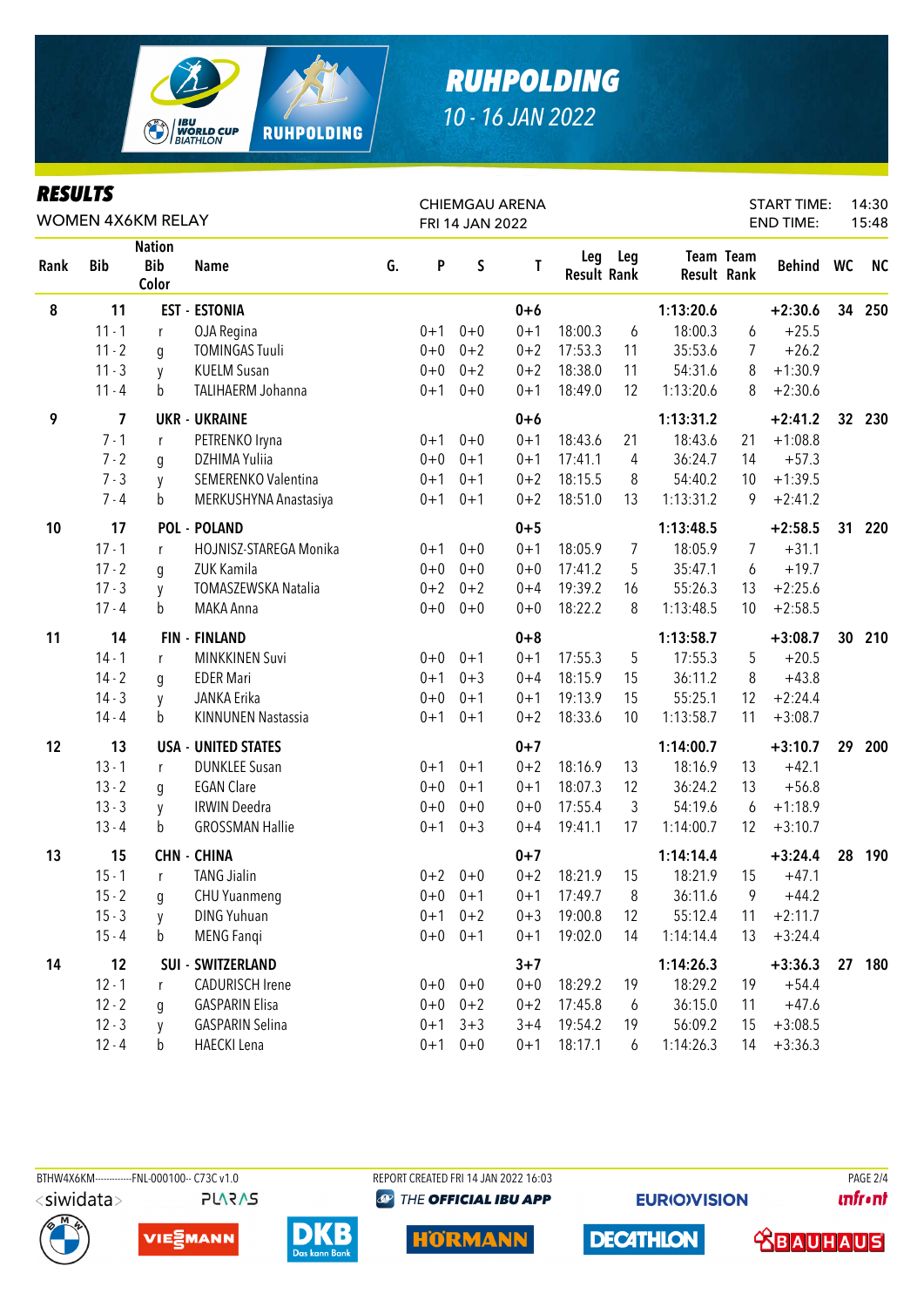

| Kesulis |            | WOMEN 4X6KM RELAY                    |                                   |    |         | FRI 14 JAN 2022 | <b>CHIEMGAU ARENA</b> |                           |     |            |                                 | <b>START TIME:</b><br><b>END TIME:</b> |    | 14:30<br>15:48 |
|---------|------------|--------------------------------------|-----------------------------------|----|---------|-----------------|-----------------------|---------------------------|-----|------------|---------------------------------|----------------------------------------|----|----------------|
| Rank    | <b>Bib</b> | <b>Nation</b><br><b>Bib</b><br>Color | <b>Name</b>                       | G. | P       | $\sf S$         | T                     | Leg<br><b>Result Rank</b> | Leg |            | Team Team<br><b>Result Rank</b> | Behind WC                              |    | <b>NC</b>      |
| 15      | 8          |                                      | <b>CZE - CZECH REPUBLIC</b>       |    |         |                 | $1 + 10$              |                           |     | 1:14:32.4  |                                 | $+3:42.4$                              | 26 | 170            |
|         | $8 - 1$    | r                                    | PUSKARCIKOVA Eva                  |    | $0 + 2$ | $0 + 1$         | $0 + 3$               | 18:34.4                   | 20  | 18:34.4    | 20                              | $+59.6$                                |    |                |
|         | $8 - 2$    | g                                    | <b>VOBORNIKOVA Tereza</b>         |    | $0 + 1$ | $1 + 3$         | $1 + 4$               | 19:35.6                   | 21  | 38:10.0    | 21                              | $+2:42.6$                              |    |                |
|         | $8 - 3$    | y                                    | DAVIDOVA Marketa                  |    | $0 + 1$ | $0 + 1$         | $0 + 2$               | 18:05.8                   | 5   | 56:15.8    | 16                              | $+3:15.1$                              |    |                |
|         | $8 - 4$    | b                                    | JISLOVA Jessica                   |    | $0+0$   | $0 + 1$         | $0 + 1$               | 18:16.6                   | 5   | 1:14:32.4  | 15                              | $+3:42.4$                              |    |                |
| 16      | 10         |                                      | <b>AUT - AUSTRIA</b>              |    |         |                 | $1 + 10$              |                           |     | 1:15:02.0  |                                 | $+4:12.0$                              | 25 | 160            |
|         | $10 - 1$   | r                                    | <b>SCHWAIGER Julia</b>            |    | $0 + 2$ | $0 + 0$         | $0 + 2$               | 18:08.4                   | 10  | 18:08.4    | 10                              | $+33.6$                                |    |                |
|         | $10 - 2$   | g                                    | <b>INNERHOFER Katharina</b>       |    | $0 + 1$ | $1 + 3$         | $1 + 4$               | 18:15.7                   | 14  | 36:24.1    | 12                              | $+56.7$                                |    |                |
|         | $10 - 3$   | y                                    | JUPPE Anna                        |    | $0 + 2$ | $0 + 1$         | $0 + 3$               | 19:09.1                   | 13  | 55:33.2    | 14                              | $+2:32.5$                              |    |                |
|         | $10 - 4$   | b                                    | RIEDER Christina                  |    | $0+0$   | $0 + 1$         | $0 + 1$               | 19:28.8                   | 16  | 1:15:02.0  | 16                              | $+4:12.0$                              |    |                |
| 17      | 22         |                                      | <b>SVK - SLOVAKIA</b>             |    |         |                 | $1 + 11$              |                           |     | 1:16:01.9  |                                 | $+5:11.9$                              |    | 24 150         |
|         | $22 - 1$   | r                                    | FIALKOVA Ivona                    |    | $0 + 2$ | $1 + 3$         | $1 + 5$               | 19:07.6                   | 22  | 19:07.6    | 22                              | $+1:32.8$                              |    |                |
|         | $22 - 2$   | q                                    | FIALKOVA Paulina                  |    | $0 + 1$ | $0 + 0$         | $0 + 1$               | 17:51.6                   | 9   | 36:59.2    | 16                              | $+1:31.8$                              |    |                |
|         | $22 - 3$   | y                                    | MACHYNIAKOVA Julia                |    | $0+0$   | $0 + 3$         | $0 + 3$               | 19:43.1                   | 17  | 56:42.3    | 18                              | $+3:41.6$                              |    |                |
|         | $22 - 4$   | b                                    | REMENOVA Maria                    |    | $0+0$   | $0 + 2$         | $0 + 2$               | 19:19.6                   | 15  | 1:16:01.9  | 17                              | $+5:11.9$                              |    |                |
| 18      | 18         |                                      | <b>JPN - JAPAN</b>                |    |         |                 | $2 + 8$               |                           |     | 1:16:25.9  |                                 | $+5:35.9$                              | 23 | 140            |
|         | $18 - 1$   | r                                    | TACHIZAKI Fuyuko                  |    |         | $0+0$ $0+2$     | $0 + 2$               | 18:22.2                   | 16  | 18:22.2    | 16                              | $+47.4$                                |    |                |
|         | $18 - 2$   | g                                    | <b>MAEDA Sari</b>                 |    | $0 + 0$ | $2 + 3$         | $2 + 3$               | 19:08.8                   | 19  | 37:31.0    | 20                              | $+2:03.6$                              |    |                |
|         | $18 - 3$   | y                                    | HACHISUKA Asuka                   |    | $0 + 1$ | $0 + 0$         | $0 + 1$               | 19:09.9                   | 14  | 56:40.9    | 17                              | $+3:40.2$                              |    |                |
|         | $18 - 4$   | b                                    | <b>TANAKA Yurie</b>               |    | $0 + 1$ | $0 + 1$         | $0 + 2$               | 19:45.0                   | 18  | 1:16:25.9  | 18                              | $+5:35.9$                              |    |                |
| 19      | 19         |                                      | <b>KAZ - KAZAKHSTAN</b>           |    |         |                 | $1 + 11$              |                           |     | 1:17:58.3  |                                 | $+7:08.3$                              |    | 22 130         |
|         | $19 - 1$   | r                                    | VISHNEVSKAYA-SHEPORENKO<br>Galina |    | $0+0$   | $0 + 0$         | $0 + 0$               | 18:14.3                   | 12  | 18:14.3    | 12                              | $+39.5$                                |    |                |
|         | $19 - 2$   | g                                    | <b>BELCHENKO Yelizaveta</b>       |    | $0 + 1$ | $0 + 2$         | $0 + 3$               | 19:16.5                   | 20  | 37:30.8    | 19                              | $+2:03.4$                              |    |                |
|         | $19 - 3$   | y                                    | KLIMINA Darya                     |    | $1 + 3$ | $0 + 3$         | $1 + 6$               | 19:47.7                   | 18  | 57:18.5    | 19                              | $+4:17.8$                              |    |                |
|         | $19 - 4$   | $\mathbf b$                          | KONDRATYEVA Anastassiya           |    | $0 + 0$ | $0 + 2$         | $0 + 2$               | 20:39.8                   | 19  | 1:17:58.3  | 19                              | $+7:08.3$                              |    |                |
| 20      | 23         |                                      | SLO - SLOVENIA                    |    |         |                 |                       |                           |     | LAP        |                                 |                                        | 21 | 120            |
|         | $23 - 1$   | r                                    | <b>KLEMENCIC Polona</b>           |    |         | $0+1$ $0+0$     | $0 + 1$               | 18:11.2                   | 11  | 18:11.2    | 11                              | $+36.4$                                |    |                |
|         | $23 - 2$   | g                                    | VINDISAR Nika                     |    | $0 + 3$ | $0 + 2$         | $0 + 5$               | 19:08.7                   | 18  | 37:19.9    | 18                              | $+1:52.5$                              |    |                |
|         | $23 - 3$   | y                                    | <b>MARIC Kaja</b>                 |    | $1 + 3$ | $0 + 3$         | $1 + 6$               | 20:49.5                   | 20  | 58:09.4    | 21                              | $+5:08.7$                              |    |                |
|         | $23 - 4$   | b                                    | ZORC Kaja                         |    | $0 + 2$ |                 |                       |                           |     |            |                                 |                                        |    |                |
| 21      | 21         |                                      | <b>ROU - ROMANIA</b>              |    |         |                 |                       |                           |     | <b>LAP</b> |                                 |                                        |    | 20 110         |
|         | $21 - 1$   | r                                    | USHKINA Natalia                   |    |         | $0+0$ $0+1$     | $0 + 1$               | 18:17.3                   | 14  | 18:17.3    | 14                              | $+42.5$                                |    |                |
|         | $21 - 2$   | g                                    | <b>TOLMACHEVA Anastasia</b>       |    | $0+0$   | $0 + 1$         | $0 + 1$               | 18:45.1                   | 16  | 37:02.4    | 17                              | $+1:35.0$                              |    |                |
|         | $21 - 3$   | y                                    | CHIRKOVA Elena                    |    | $1 + 3$ | $0 + 2$         | $1 + 5$               | 20:53.0                   | 21  | 57:55.4    | 20                              | $+4:54.7$                              |    |                |
|         | $21 - 4$   | $\mathsf b$                          | <b>MARTON Eniko</b>               |    | $0 + 0$ |                 |                       |                           |     |            |                                 |                                        |    |                |